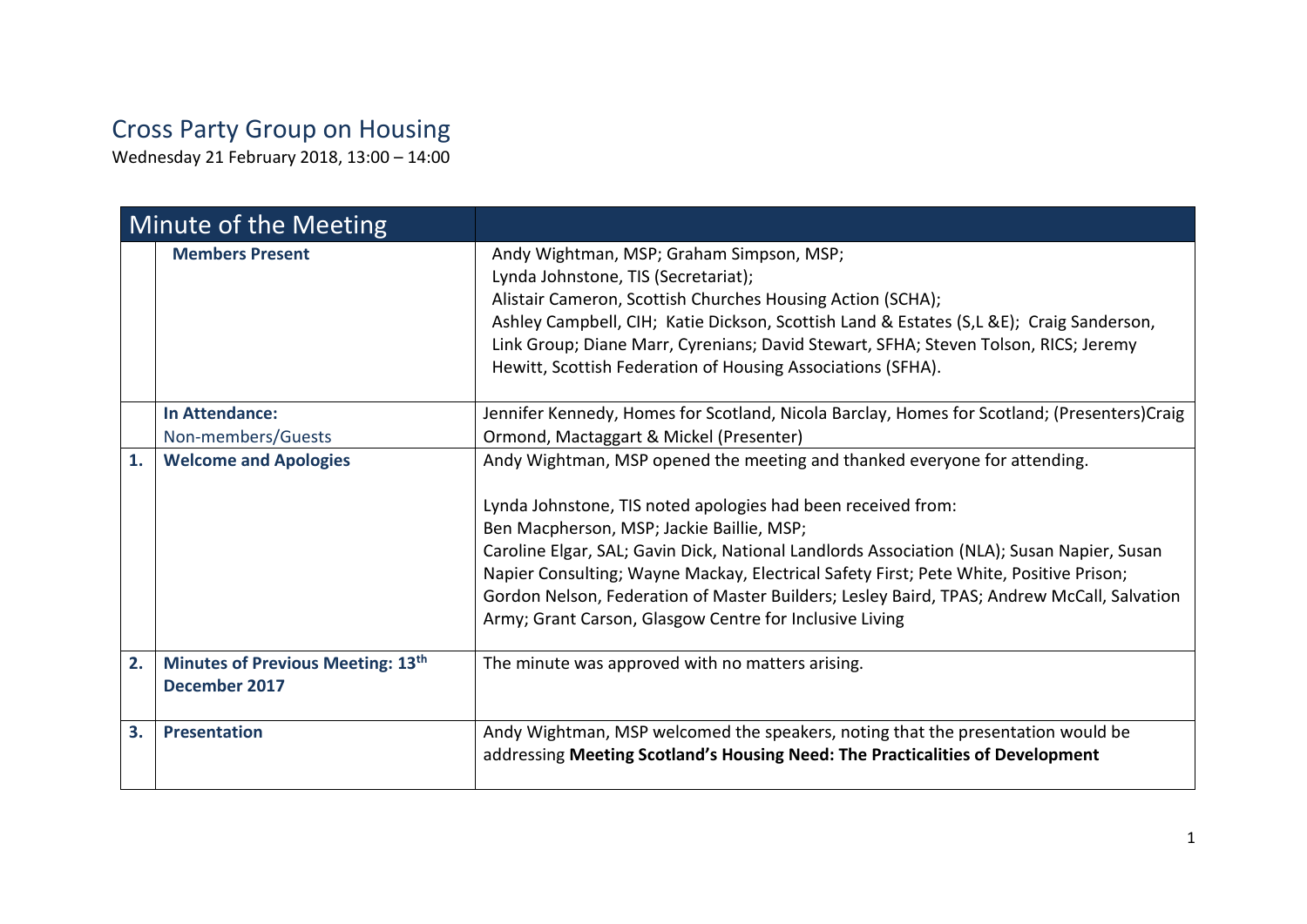| Presenters: Nicola Barclay, Chief Executive, Homes for Scotland and Craig Ormond,<br>Director Mactaggart & Mickel.                                                                                                                                                                                                                                                                                                                                                                                                                                                             |
|--------------------------------------------------------------------------------------------------------------------------------------------------------------------------------------------------------------------------------------------------------------------------------------------------------------------------------------------------------------------------------------------------------------------------------------------------------------------------------------------------------------------------------------------------------------------------------|
| A paper copy of the presentation was circulated. An electronic copy will be circulated with<br>the minutes of the meeting.                                                                                                                                                                                                                                                                                                                                                                                                                                                     |
| The presentation covered:<br>An outline of Homes for Scotland                                                                                                                                                                                                                                                                                                                                                                                                                                                                                                                  |
| A look at Scotland's Housing Need<br>$\bullet$<br>Scotland's population has increased to its highest ever total and the number of<br>households being formed in Scotland continues to rise, the supply has failed to<br>keep up<br>16,904 new homes were built in 2016 -8,841 less than in 2007<br>160,000 households on waiting lists, this chronic undersupply is having a severe<br>impact on communities across the country                                                                                                                                                |
| The Impact as rents and house prices keep rising as demand outstrips supply:<br>$\bullet$<br>children are living with parents for much longer<br>the housing prospects of our young people are rapidly diminishing<br>couples are putting off starting families<br>the "squeezed middle" faces even greater pressures<br>more stress is being placed on already stretched social housing providers as more<br>households find themselves unable to either privately rent or buy<br>the aspirations of Scots (the majority of whom want to own their home) are<br>being stifled |
| • The impact of housing over policy areas and the range of benefits on offer:<br>• supporting sustainable communities and regeneration<br>• tackling poverty                                                                                                                                                                                                                                                                                                                                                                                                                   |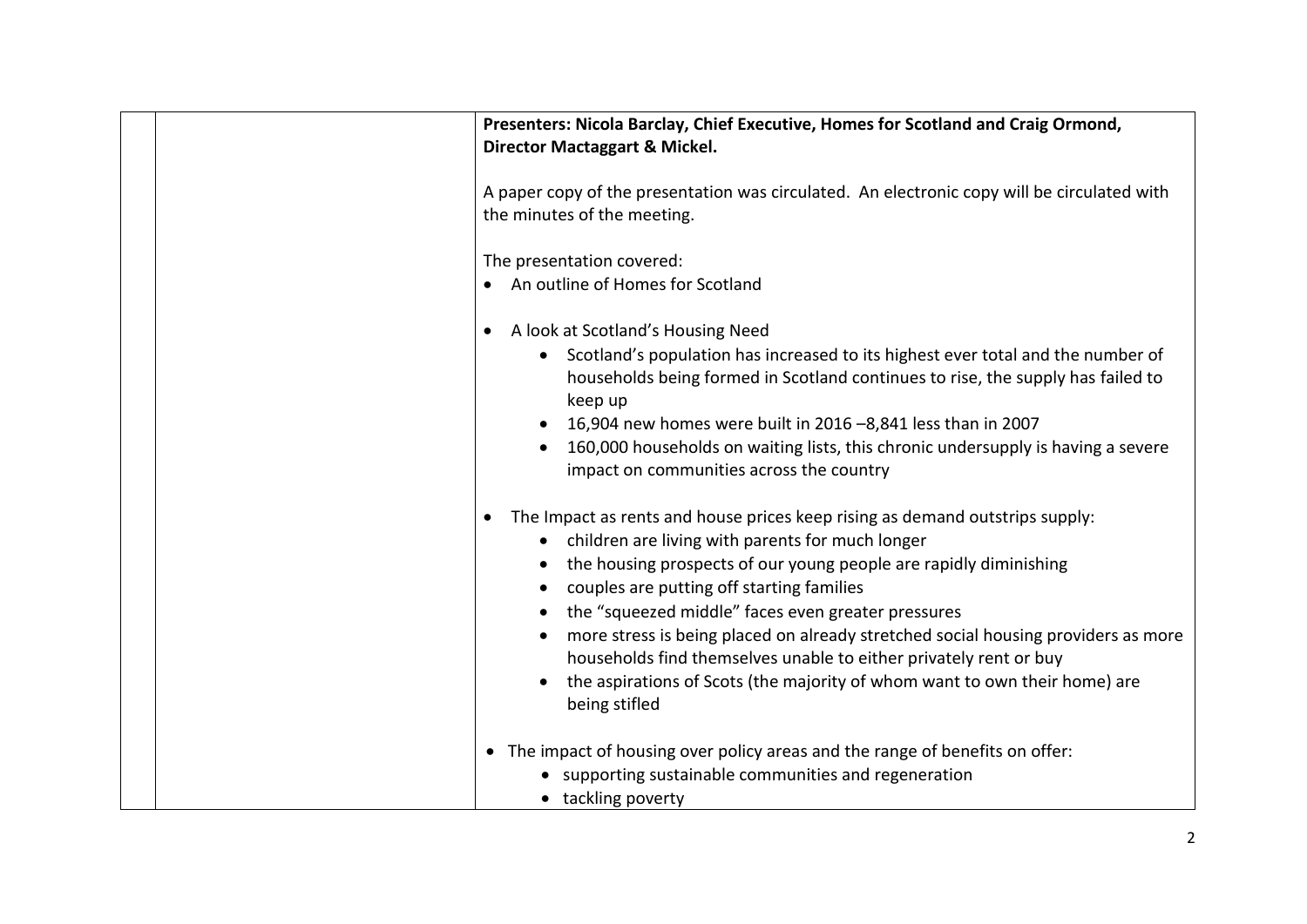| • supporting employment, educational opportunities, local services and economy,<br>health improvements, climate change<br>• reduce overcrowding<br>Independent Commission on Housing and Wellbeing recommend an indicative annual<br>$\bullet$<br>national target for new house building up to 2020 Of 23,000.                                                                                                                                                                                                                                            |
|-----------------------------------------------------------------------------------------------------------------------------------------------------------------------------------------------------------------------------------------------------------------------------------------------------------------------------------------------------------------------------------------------------------------------------------------------------------------------------------------------------------------------------------------------------------|
| <b>Development Timeline</b><br>$\bullet$<br>• Securing land $-5$ years plus<br>• Consents $-2$ years plus<br>$\bullet$ Build - 6 months plus<br>• Selling - average 96 days on the market<br>• Seven stages:<br>Housing need<br>ш<br>Pre planning<br>Planning<br>Technical<br>Procurement<br><b>Construction habitation</b>                                                                                                                                                                                                                               |
| Discussion:<br>Chronic under supply with 160,000 households on waiting lists - impact on communities,<br>young people and growing families. Housing has now flat lined showing no growth<br>In identifying land - 50% greenfield and 50% brownfield<br>$\bullet$<br>Is there the opportunity for stages to run in parallel to speed up housing provision? Yes<br>through a conjoined consent process. Local authorities prefer a sequential approach.<br>Place making design is often overturned by roads construction - competing interests<br>$\bullet$ |